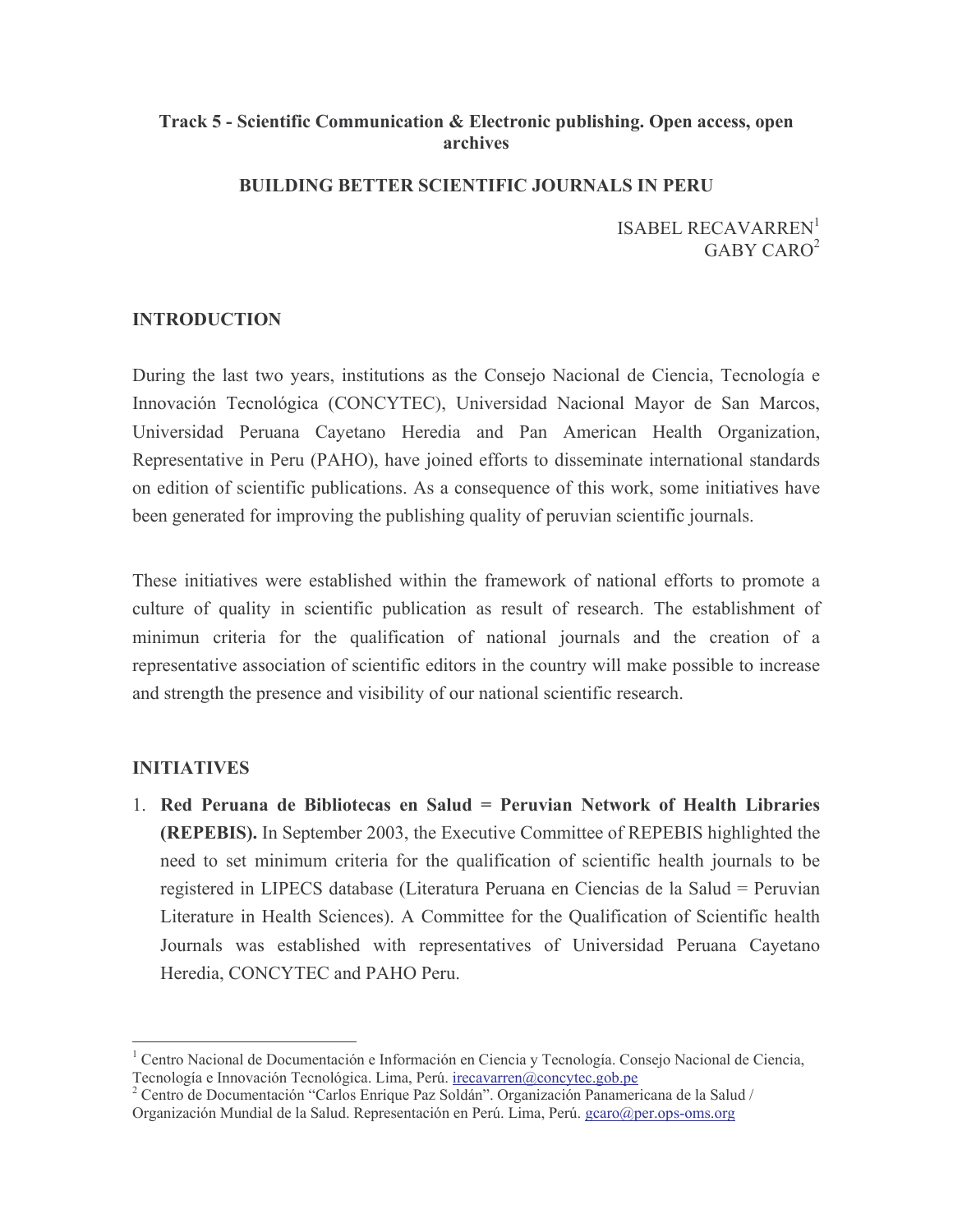For the evaluation of the journals, this committee established criteria based on the standards of:

- Latindex (Sistema Regional de Información en Línea para REvistas Científicas de América Latina, el Caribe, España y Portugal = Regional Information System on Line for Scientific Journals of Latin America, the Caribbean, Spain and Portugal)
- SciELO (Biblioteca Científica Electrónica en Línea = Scientífic Electronic Library  $\mathbf{R}^{\text{max}}$ on Line
- LILACS (Literatura Latinoamericana en Ciencias de la Salud = Latin American Literature in Health Sciences)
- Universidad Complutense de Madrid

Resulting a table with 41 items and a pilot study was carried out considering the following:

- $\blacksquare$  Presence in LILACS
- Period  $2002 2003$ .

13 titles were obtained in order to do the pilot study. After the evaluation, the committee concluded with the following analysis.

Acta Cancerológica Anales de la Facultad de Medicina de la Universidad Nacional Mayor de San Marcos Dermatología Peruana Diagnóstico Folia Dermatológica Revista de Gastroenterología del Perú

Revista de Neuro Psiquiatría Revista de la Sociedad Peruana de Medicina Interna Revista Estomatológica Herediana Revista Médica Herediana Revista Peruana de Cardiología Revista Peruana de Medicina Experimental Sitúa

- a) The journals did not have the following items:
	- $\blacksquare$  Legal deposit
	- Title of the article in two languages
	- Periodicity mentioned.
	- Abbreviated title of the journal
	- Fulfillment of the periodicity

b) More frequent errors:

- Not use of the term "Table of contents."
- Not locating adequately the bibliographic references in the text
- Do not use the DeCS/MeSH (Descriptores en Ciencias de la Salud / Medical Subject Heading)
- Bad location of ISSN (International Standard Serial Number)

From the analysis done, the committee concluded that:

a) The utilization of standards was necessary for the qualification of medical journals in Peru.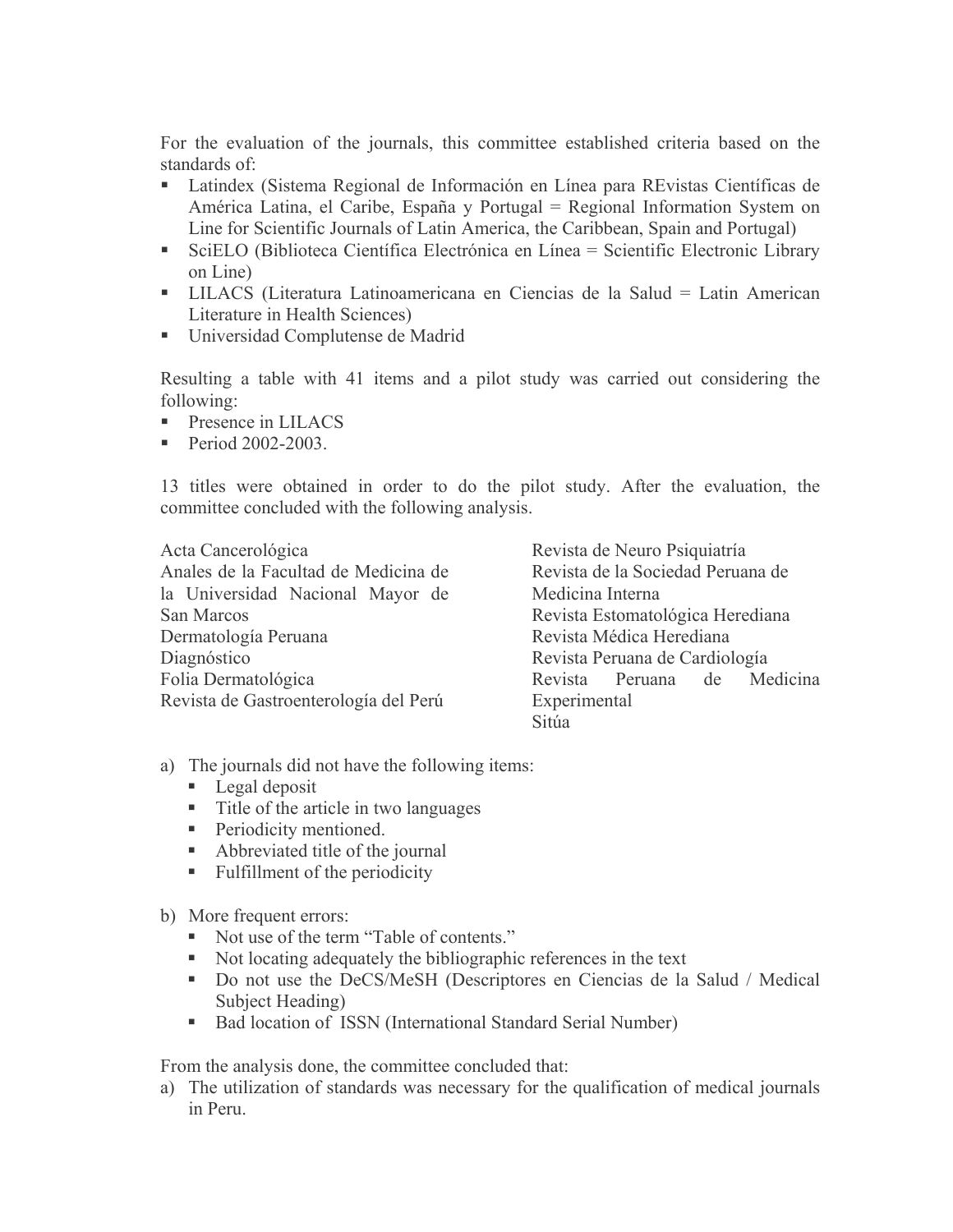- b) Suggest the peruvian medical editors to improve the presentation and contents of their journals.
- c) Promote the promulgation of national standards that will demand from the medical editors, the fulfillment of standards in publications and recognizing LIPECS as a national referent for the scientific health research.
- 2. Sistema Regional de Información en Línea para Revistas Científicas de América Latina, el Caribe, España y Portugal = Regional Information System on Line for Scientific Journals of Latin America, the Caribbean, Spain, and Portugal (Latindex). At the end of 2003, CONCYTEC signed a collaboration commitment with Latindex for the collection and evaluation of peruvian scientific journals. The system has 33 qualification parameters for the journals to be admitted at the Latindex database. (www.latindex.org)

## **BASIC CHARACTERISTICS**

- 1 Mention of the editorial body
- 2 Contents (at least 40% of the Publisher materials)
- 3 One year of life
- 4 Identification of the authors
- 5 City of edition
- 6 Publishing institution
- 7 Mention of the Director
- 8 Mention of the address

### **CHARACTERISTICS OF THE JOURNAL**

- 9 Title page
- 10 Mention of the periodicity
- 11 Table of contents
- 12 Bibliographic header at the beginning of the article
- 13 Bibliographic header on each page
- 14 Members of the Editorial Board
- 15 Institutional affiliation of the Editorial Board members
- 16 Authors affilialiation
- 17 Dates of reception and acceptance of originals articles

## **JOURNAL POLICY CRITERIA AND MANAGEMENT**

- **18 ISSN**
- 19 Journal scope
- 20 Peer Review system
- 21 External evaluators
- 22 Exgternal authors
- 23 Open editorial
- 24 Information services
- 25 Periodicity fullfillment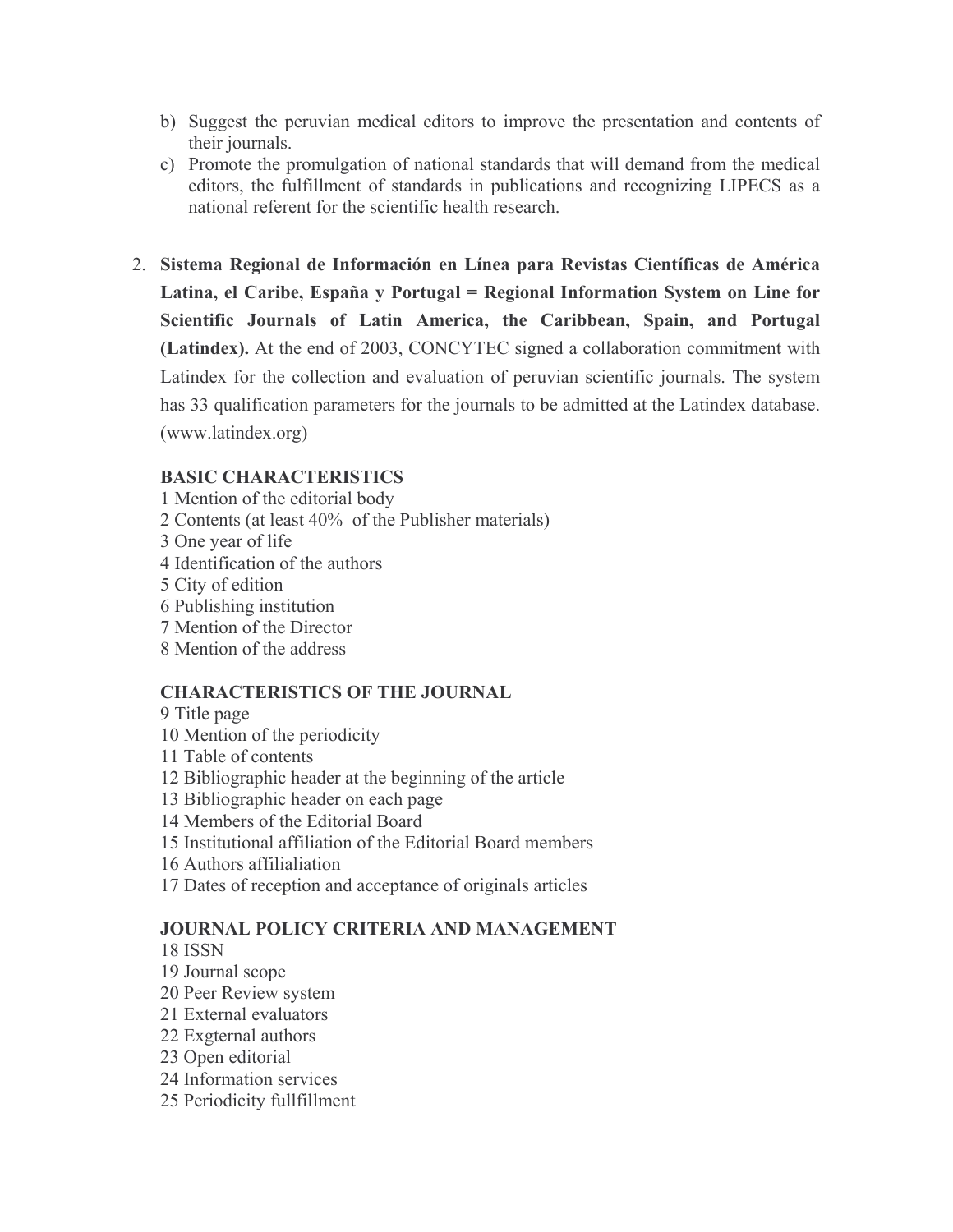# **CONTENTS CHARACTERISTICS**

- 26 Original contents
- 27 Instructions to the authors
- 28 Instructions for the elaboration of the bibliographic references
- 29 Exigency of originality
- 30 Abstracts
- 31 Abstracts in two languages
- 32 Keywords
- 33 Keywords in two languages

The system has 3 products:

- Directory registers a broad variety of academic journals, with information to know their trajectory, specialization topic, editing organism, coverage in databases and distribution mechanisms, among others. For each title, the data is standardized according to the ISSN, as well as other pertinent additional information. In this moment. Peru has 144 registered titles. (www.latindex.org/busquedas/directoriocampos.html)
- Catalog constitutes a subset of the Directory. These titles have been selected and classified per each country partner, according to international publishing quality previously proven criteria and agreed by the Latindex System. The evaluation is made with the last three printed copies of the journals. At the present time, Peru has 30 titles. (www.latindex.org/busquedas/catalogocampos.html)
- Index gives direct access to a growing collection of scientific journals on line, those a co which have been identified through their record in the Directory or the Catalog. Peru has 37 links in this index. (http://www.latindex.org/busquedas/indicepais.html)
- 3. SciELO Perú (Biblioteca Científica Electrónica en Línea = Electronic Scientífic Library on Line). This initiative was born in March 2004 with the signing of a Collaboration Agreement between CONCYTEC, Universidad Nacional Mayor de San Marcos and the Pan American Health Organization, Representative in Peru for the implementation of this portal. The Latindex criteria were adopted for the qualification of the journals to be entered to this portal.

SciELO Perú was officially presented on May 2004 within the framework of the International Congress of Health Information (CISS). Seven titles were initially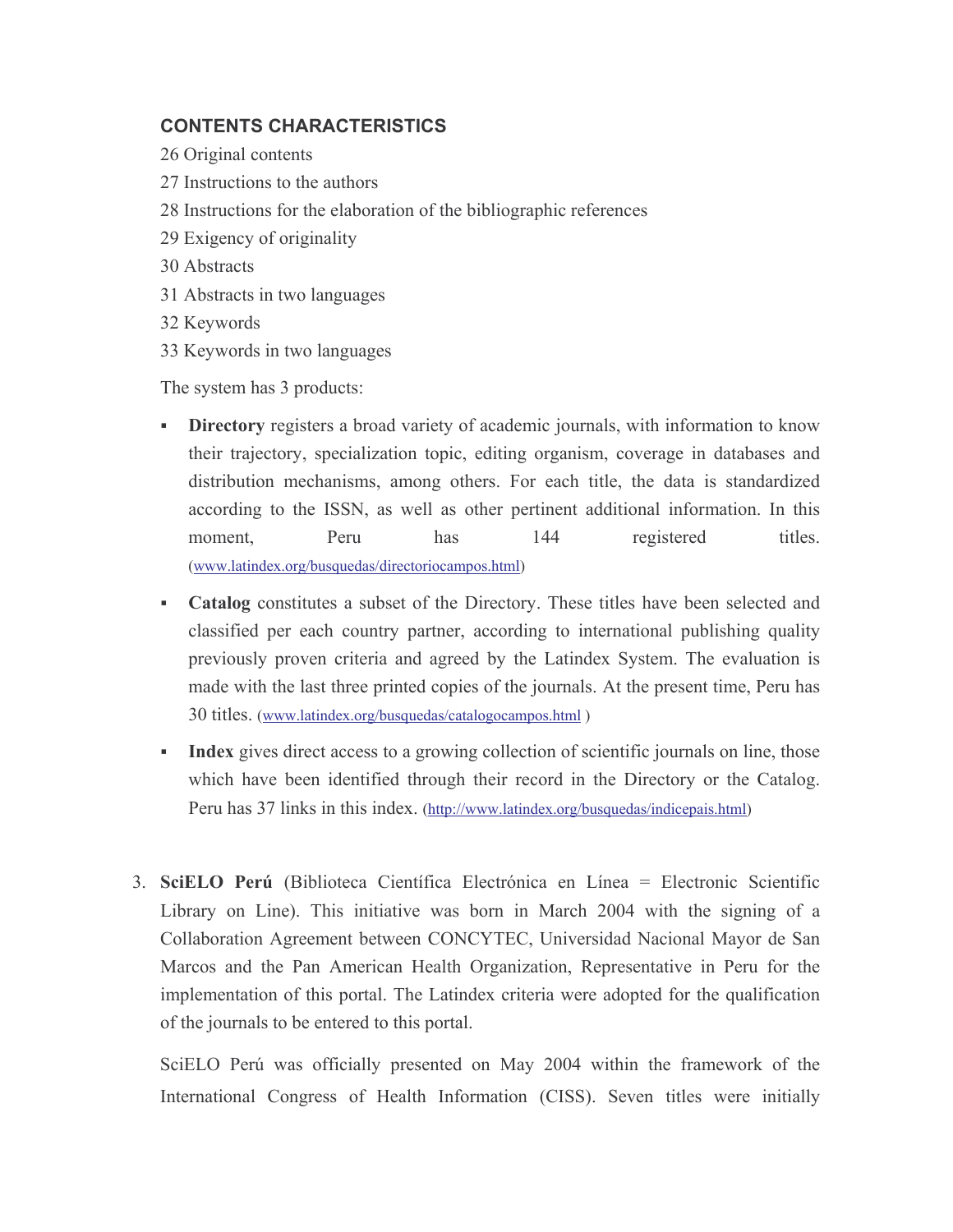published and 13 titles and 92 fascicles, that come from different scientific areas are currently available.

- Anales de la Facultad de Medicina 8 números  $\blacksquare$
- Dermatología Peruana 3 números  $\blacksquare$
- Folia Dermatológica Peruana 3 números  $\mathbf{u}$  .
- Industrial Data 1 número  $\mathbf{m} = 0$
- Revista Estomatológica Herediana 1 número
- $\mathbf{u}$  . Revista de Gastroenterología del Perú - 15 números
- Revista de Investigaciones Veterinarias del Perú 6 números a.
- a. Revista de la Sociedad Peruana de Medicina Interna - 6 números
- Revista de Neuro-Psiquiatría 1 número
- Revista del Instituto de Investigación de la Facultad de Ingeniería Geológica, Minera, Metalúrgica y Geográfica - 13 números
- Revista Medica Herediana 14 números
- Revista Peruana de Biología 4 números  $\mathbf{m}$
- Revista Peruana de Medicina Experimental y Salud Publica 17 números  $\blacksquare$

SciELO Perú has become a national referent for accessing free quality scientific information and has helped to increase the publishing level of the peruvian scientific journals.



4. Comité Nacional para la Edición de Publicaciones Científicas = National Committee for the Edition of Scientific Publications. This Advisory Committee of CONCYTEC recommends and advises the scientific publication editors in the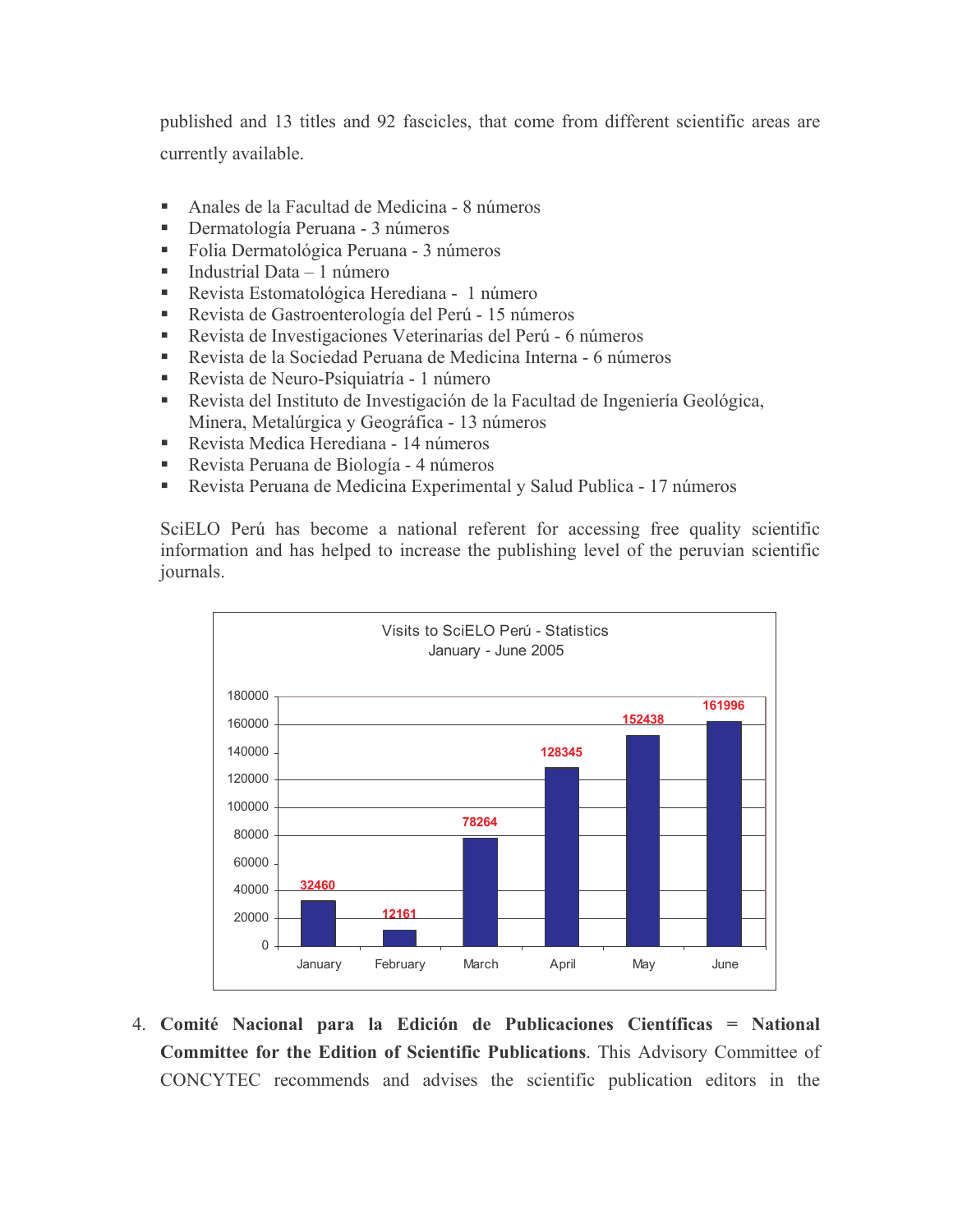fulfillment of the international standards for the edition of their journals. It carries out trainings and events related to the publishing task.

- National Seminar on Edition of Scientific Journals, 2001.  $\mathbf{R}^{\text{max}}$
- II National Seminar on Edition of Scientific Journals, 2003.
- International Seminar "Edition of Scientific Journals", March 2004.
- International Workshop "The Scientific Article" with Herbert Stegemann, M.D. President of the Association of Publishing Houses of Medical Journals of Venezuela (ASEREMEV), October 2004.

### **RESULTS**

CONCYTEC as coordinator of Latindex in Peru has narrowed bonds with scientific editors, in order to give them technical assistance on the need and importance of using international standards to improve the quality of their journals and succeed obtaining the national scientific research achieves presence and visibility in the international community.

In its first year, SciELO Peru has achieved a growth of 87% in its titles, 690% in fascicles. They project to incorporate 6 new titles during its second year. SciELO Peru has proven to be an excellent tool for the electronic publication of scientific journals.

All these initiatives have met the need for the creation of a scientific editor association in the country that promotes professional training in publishing work and its interrelationship with similar societies in the region.

For all this, the Technical Committee of SciELO Peru convoke a group of scientific editors to propose the creation of an association. As a result, there has been created APECi (Asociación Peruana de Editores Científicos = Peruvian Association of Scientific **Publishing Houses)**, who is born as a nonprofit civil association, with the following objectives:

- a) Help to improve the scientific quality of scientific national publications. Monitor and orienting ethical issues in these publications.
- b) Promote electronic publication of scientific journals, using international standards.
- c) Promote national scientific research and promote the recognition of the best scientific articles in the country.

#### **REFERENCES**